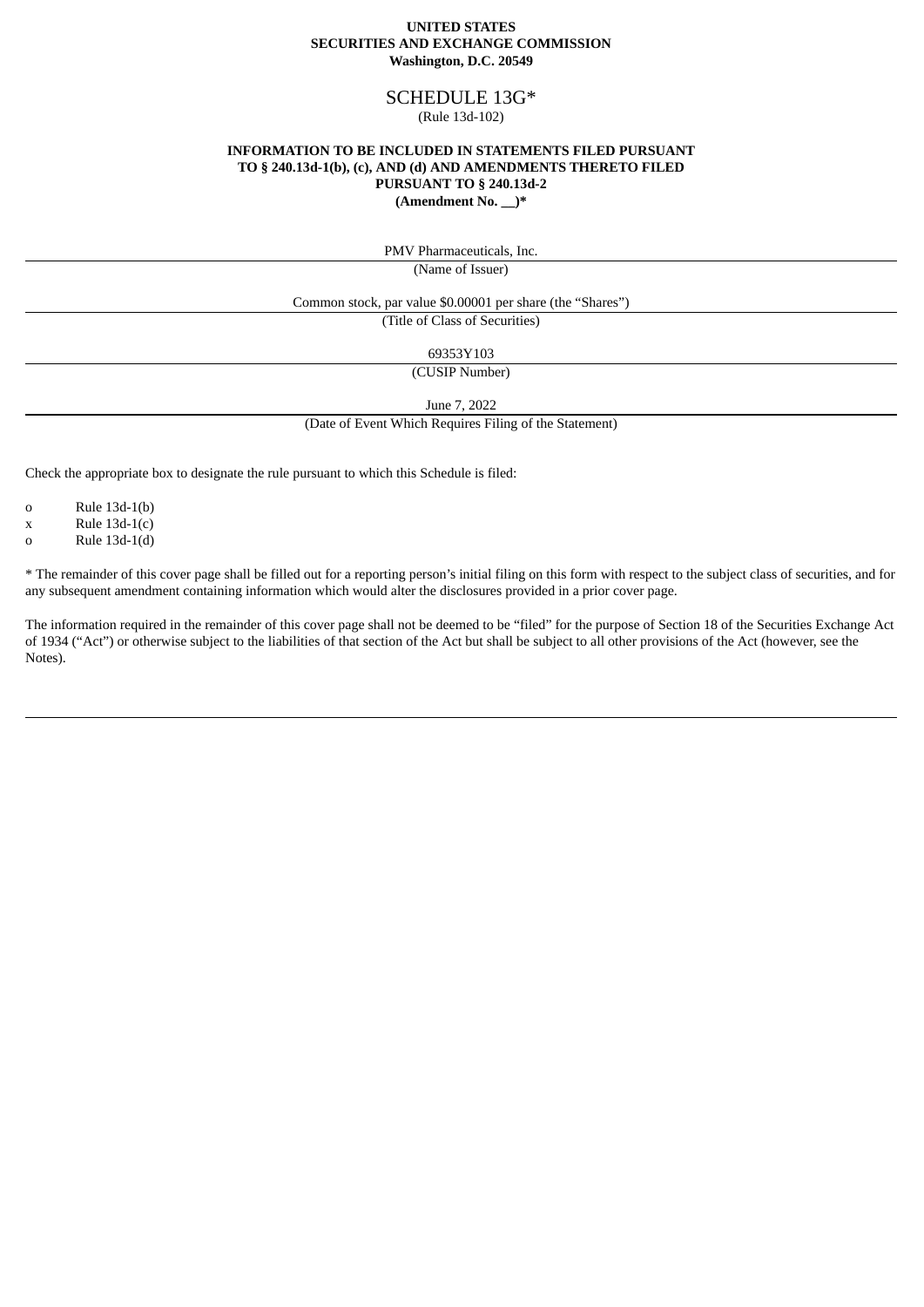# CUSIP NO. 69353Y103 **13G** Page 2 of 13 Pages

| 1.                                                                      | <b>NAME OF REPORTING PERSONS</b>                  |                                                  |                                                              |  |  |  |
|-------------------------------------------------------------------------|---------------------------------------------------|--------------------------------------------------|--------------------------------------------------------------|--|--|--|
|                                                                         | <b>Citadel Advisors LLC</b>                       |                                                  |                                                              |  |  |  |
| 2.                                                                      |                                                   | CHECK THE APPROPRIATE BOX IF A MEMBER OF A GROUP |                                                              |  |  |  |
| 3.                                                                      | <b>SEC USE ONLY</b>                               |                                                  |                                                              |  |  |  |
| 4.                                                                      |                                                   |                                                  | CITIZENSHIP OR PLACE OF ORGANIZATION                         |  |  |  |
|                                                                         | <b>Delaware</b>                                   |                                                  |                                                              |  |  |  |
|                                                                         |                                                   | 5.                                               | <b>SOLE VOTING POWER</b>                                     |  |  |  |
|                                                                         | <b>NUMBER OF</b>                                  |                                                  | $\pmb{0}$                                                    |  |  |  |
|                                                                         | <b>SHARES</b>                                     | 6.                                               | <b>SHARED VOTING POWER</b>                                   |  |  |  |
|                                                                         | <b>BENEFICIALLY</b><br><b>OWNED BY</b>            |                                                  | 1,428,705 Shares                                             |  |  |  |
|                                                                         | EACH<br><b>REPORTING</b>                          | 7.                                               | <b>SOLE DISPOSITIVE POWER</b>                                |  |  |  |
|                                                                         | <b>PERSON</b><br><b>WITH</b>                      |                                                  | $\bf{0}$                                                     |  |  |  |
|                                                                         |                                                   |                                                  | SHARED DISPOSITIVE POWER                                     |  |  |  |
|                                                                         |                                                   |                                                  | See Row 6 above                                              |  |  |  |
| 9.                                                                      |                                                   |                                                  | AGGREGATE AMOUNT BENEFICIALLY OWNED BY EACH REPORTING PERSON |  |  |  |
| See Row 6 above                                                         |                                                   |                                                  |                                                              |  |  |  |
| 10.<br>CHECK IF THE AGGREGATE AMOUNT IN ROW (9) EXCLUDES CERTAIN SHARES |                                                   | $\mathbf 0$                                      |                                                              |  |  |  |
|                                                                         |                                                   |                                                  |                                                              |  |  |  |
| 11.                                                                     | PERCENT OF CLASS REPRESENTED BY AMOUNT IN ROW (9) |                                                  |                                                              |  |  |  |
| $3.1\%$ <sup>1</sup>                                                    |                                                   |                                                  |                                                              |  |  |  |
| 12.<br>TYPE OF REPORTING PERSON                                         |                                                   |                                                  |                                                              |  |  |  |
|                                                                         |                                                   | IA; OO; HC                                       |                                                              |  |  |  |
|                                                                         |                                                   |                                                  |                                                              |  |  |  |

<sup>1</sup> The percentages reported in this Schedule 13G are based upon 45,574,075 Shares outstanding as of May 8, 2022 (according to the issuer's Form 10-Q as filed with the Securities and Exchange Commission on May 10, 2022). Except as described in the preceding sentence, all Shares for the holdings of the reporting persons reported in this Schedule 13G are as of the opening of the market on June 17, 2022.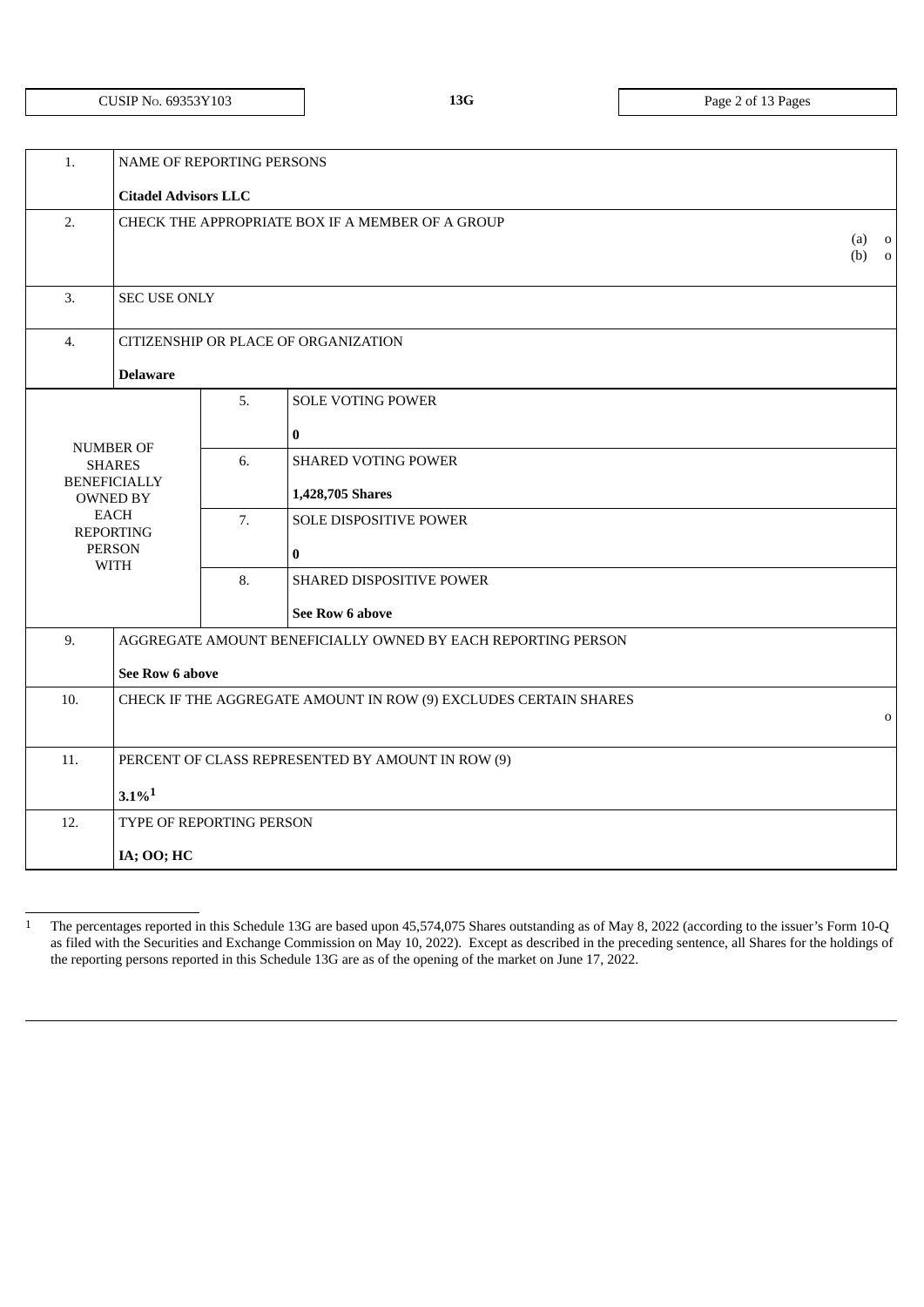| 1.                                                                      | NAME OF REPORTING PERSONS                         |    |                                                              |                                                                  |  |
|-------------------------------------------------------------------------|---------------------------------------------------|----|--------------------------------------------------------------|------------------------------------------------------------------|--|
|                                                                         | <b>Citadel Advisors Holdings LP</b>               |    |                                                              |                                                                  |  |
| 2.                                                                      | CHECK THE APPROPRIATE BOX IF A MEMBER OF A GROUP  |    |                                                              | (a)<br>$\overline{\mathbf{0}}$<br>(b)<br>$\overline{\mathbf{0}}$ |  |
| 3.                                                                      | <b>SEC USE ONLY</b>                               |    |                                                              |                                                                  |  |
| $\overline{4}$ .                                                        |                                                   |    | CITIZENSHIP OR PLACE OF ORGANIZATION                         |                                                                  |  |
|                                                                         | <b>Delaware</b>                                   |    |                                                              |                                                                  |  |
|                                                                         |                                                   | 5. | <b>SOLE VOTING POWER</b>                                     |                                                                  |  |
|                                                                         |                                                   |    | $\bf{0}$                                                     |                                                                  |  |
|                                                                         | <b>NUMBER OF</b><br><b>SHARES</b>                 | 6. | <b>SHARED VOTING POWER</b>                                   |                                                                  |  |
|                                                                         | <b>BENEFICIALLY</b><br><b>OWNED BY</b>            |    | 1,428,705 Shares                                             |                                                                  |  |
|                                                                         | <b>EACH</b><br><b>REPORTING</b>                   | 7. | SOLE DISPOSITIVE POWER                                       |                                                                  |  |
| <b>PERSON</b><br><b>WITH</b>                                            |                                                   |    | $\bf{0}$                                                     |                                                                  |  |
|                                                                         |                                                   | 8. | SHARED DISPOSITIVE POWER                                     |                                                                  |  |
|                                                                         |                                                   |    | See Row 6 above                                              |                                                                  |  |
| 9.                                                                      |                                                   |    | AGGREGATE AMOUNT BENEFICIALLY OWNED BY EACH REPORTING PERSON |                                                                  |  |
|                                                                         | See Row 6 above                                   |    |                                                              |                                                                  |  |
| 10.<br>CHECK IF THE AGGREGATE AMOUNT IN ROW (9) EXCLUDES CERTAIN SHARES |                                                   |    | $\mathbf 0$                                                  |                                                                  |  |
|                                                                         |                                                   |    |                                                              |                                                                  |  |
| 11.                                                                     | PERCENT OF CLASS REPRESENTED BY AMOUNT IN ROW (9) |    |                                                              |                                                                  |  |
|                                                                         | 3.1%                                              |    |                                                              |                                                                  |  |
| 12.                                                                     | TYPE OF REPORTING PERSON                          |    |                                                              |                                                                  |  |
|                                                                         | PN; HC                                            |    |                                                              |                                                                  |  |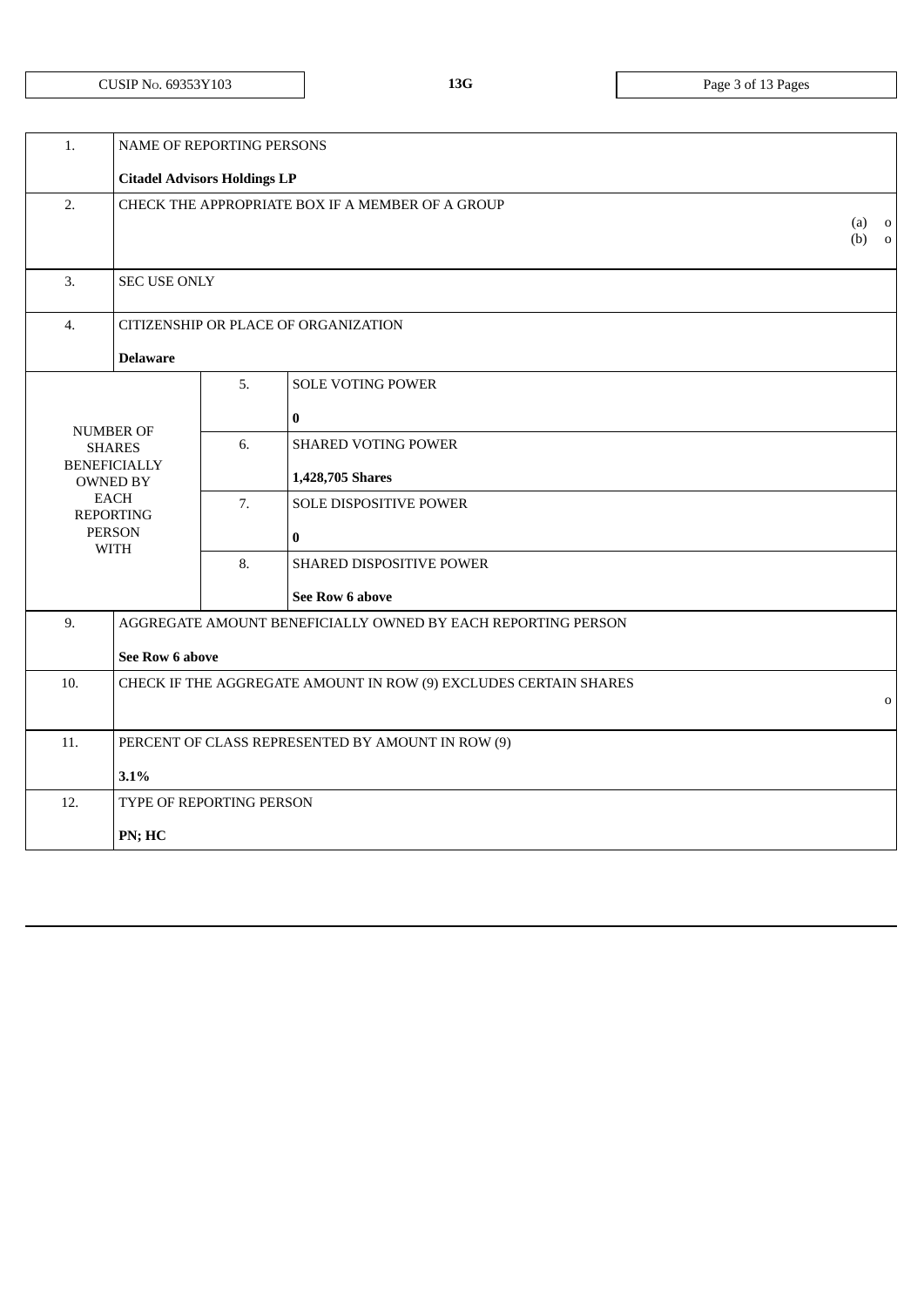# CUSIP NO. 69353Y103 **13G** Page 4 of 13 Pages

| 1.                                                                      | <b>NAME OF REPORTING PERSONS</b>                 |                          |                                                              |                    |  |
|-------------------------------------------------------------------------|--------------------------------------------------|--------------------------|--------------------------------------------------------------|--------------------|--|
|                                                                         | <b>Citadel GP LLC</b>                            |                          |                                                              |                    |  |
| 2.                                                                      | CHECK THE APPROPRIATE BOX IF A MEMBER OF A GROUP |                          |                                                              | $(a)$ 0<br>$(b)$ 0 |  |
| 3.                                                                      | <b>SEC USE ONLY</b>                              |                          |                                                              |                    |  |
| 4.                                                                      |                                                  |                          | CITIZENSHIP OR PLACE OF ORGANIZATION                         |                    |  |
|                                                                         | <b>Delaware</b>                                  |                          |                                                              |                    |  |
|                                                                         |                                                  | 5.                       | <b>SOLE VOTING POWER</b>                                     |                    |  |
|                                                                         |                                                  |                          | $\bf{0}$                                                     |                    |  |
|                                                                         | NUMBER OF<br><b>SHARES</b>                       | 6.                       | <b>SHARED VOTING POWER</b>                                   |                    |  |
|                                                                         | <b>BENEFICIALLY</b><br><b>OWNED BY</b>           |                          | 1,428,705 Shares                                             |                    |  |
|                                                                         | <b>EACH</b><br><b>REPORTING</b>                  | 7.                       | SOLE DISPOSITIVE POWER                                       |                    |  |
|                                                                         | <b>PERSON</b><br><b>WITH</b>                     |                          | $\bf{0}$                                                     |                    |  |
|                                                                         |                                                  | 8.                       | SHARED DISPOSITIVE POWER                                     |                    |  |
|                                                                         |                                                  |                          | <b>See Row 6 above</b>                                       |                    |  |
| 9.                                                                      |                                                  |                          | AGGREGATE AMOUNT BENEFICIALLY OWNED BY EACH REPORTING PERSON |                    |  |
|                                                                         | See Row 6 above                                  |                          |                                                              |                    |  |
| 10.<br>CHECK IF THE AGGREGATE AMOUNT IN ROW (9) EXCLUDES CERTAIN SHARES |                                                  |                          | $\mathbf 0$                                                  |                    |  |
|                                                                         |                                                  |                          |                                                              |                    |  |
| 11.<br>PERCENT OF CLASS REPRESENTED BY AMOUNT IN ROW (9)                |                                                  |                          |                                                              |                    |  |
|                                                                         | 3.1%                                             |                          |                                                              |                    |  |
| 12.                                                                     |                                                  | TYPE OF REPORTING PERSON |                                                              |                    |  |
| 00; HC                                                                  |                                                  |                          |                                                              |                    |  |
|                                                                         |                                                  |                          |                                                              |                    |  |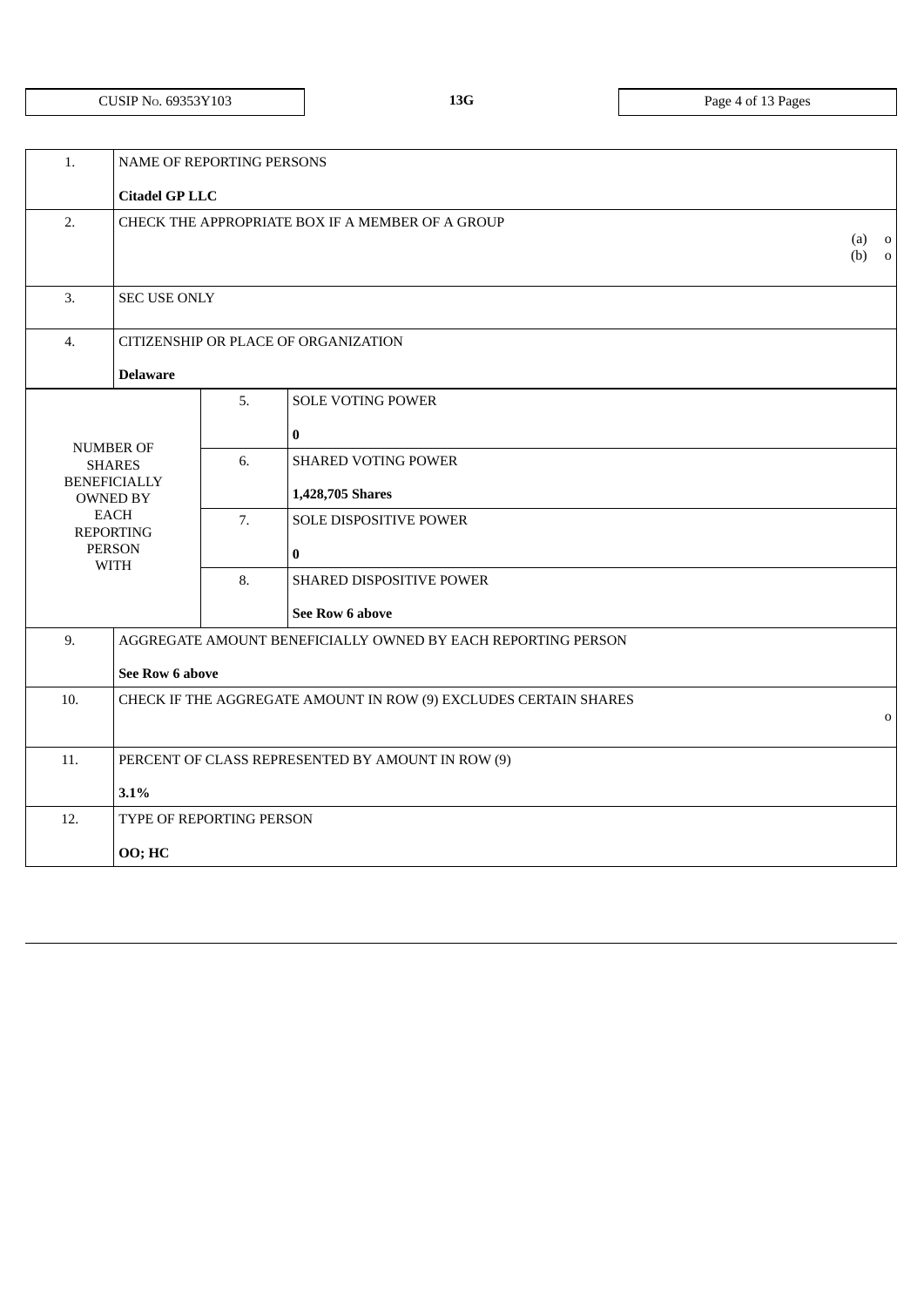# CUSIP NO. 69353Y103 **13G** Page 5 of 13 Pages

| 1.                                                       | NAME OF REPORTING PERSONS                                                       |    |                                                              |                    |  |  |
|----------------------------------------------------------|---------------------------------------------------------------------------------|----|--------------------------------------------------------------|--------------------|--|--|
|                                                          | <b>Citadel Securities LLC</b>                                                   |    |                                                              |                    |  |  |
| 2.                                                       | CHECK THE APPROPRIATE BOX IF A MEMBER OF A GROUP                                |    |                                                              | $(a)$ o<br>$(b)$ 0 |  |  |
| 3.                                                       | <b>SEC USE ONLY</b>                                                             |    |                                                              |                    |  |  |
| $\overline{4}$ .                                         |                                                                                 |    | CITIZENSHIP OR PLACE OF ORGANIZATION                         |                    |  |  |
|                                                          | <b>Delaware</b>                                                                 |    |                                                              |                    |  |  |
|                                                          |                                                                                 | 5. | <b>SOLE VOTING POWER</b>                                     |                    |  |  |
|                                                          | <b>NUMBER OF</b>                                                                |    | $\bf{0}$                                                     |                    |  |  |
|                                                          | <b>SHARES</b><br><b>BENEFICIALLY</b><br><b>OWNED BY</b>                         | 6. | <b>SHARED VOTING POWER</b><br>981,137 Shares                 |                    |  |  |
|                                                          | <b>EACH</b><br><b>REPORTING</b>                                                 | 7. | SOLE DISPOSITIVE POWER                                       |                    |  |  |
|                                                          | <b>PERSON</b><br><b>WITH</b>                                                    |    | $\bf{0}$                                                     |                    |  |  |
|                                                          |                                                                                 | 8. | SHARED DISPOSITIVE POWER                                     |                    |  |  |
|                                                          |                                                                                 |    | See Row 6 above                                              |                    |  |  |
| 9.                                                       |                                                                                 |    | AGGREGATE AMOUNT BENEFICIALLY OWNED BY EACH REPORTING PERSON |                    |  |  |
|                                                          | See Row 6 above                                                                 |    |                                                              |                    |  |  |
| 10.                                                      | CHECK IF THE AGGREGATE AMOUNT IN ROW (9) EXCLUDES CERTAIN SHARES<br>$\mathbf 0$ |    |                                                              |                    |  |  |
| 11.<br>PERCENT OF CLASS REPRESENTED BY AMOUNT IN ROW (9) |                                                                                 |    |                                                              |                    |  |  |
|                                                          | 2.2%                                                                            |    |                                                              |                    |  |  |
| 12.                                                      | TYPE OF REPORTING PERSON                                                        |    |                                                              |                    |  |  |
|                                                          | <b>BD</b> ; OO                                                                  |    |                                                              |                    |  |  |
|                                                          |                                                                                 |    |                                                              |                    |  |  |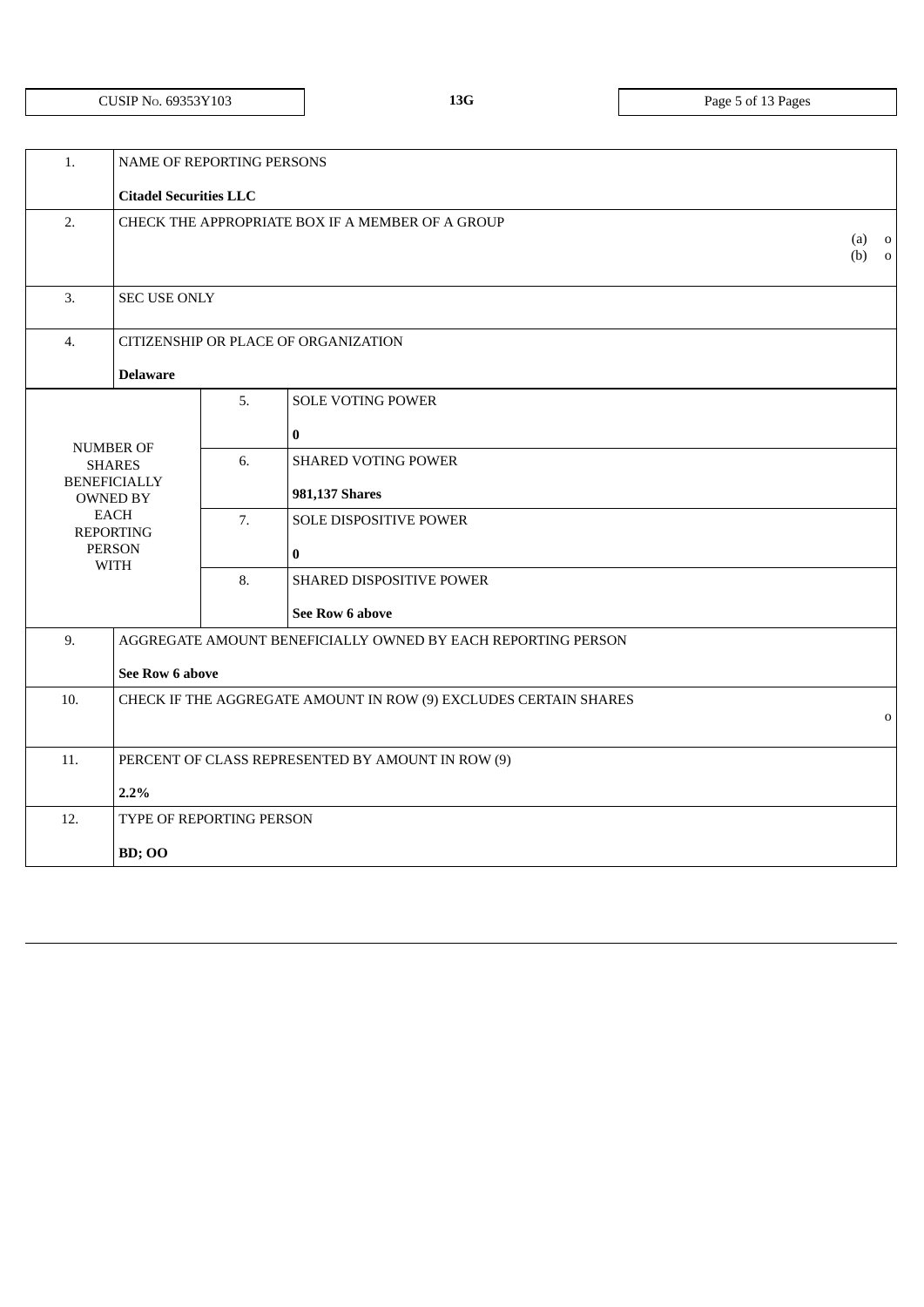|  | CUSIP No. 69353Y103 |
|--|---------------------|
|--|---------------------|

**13G** Page 6 of 13 Pages

| 1.                                                       | NAME OF REPORTING PERSONS                        |    |                                                                  |                    |  |
|----------------------------------------------------------|--------------------------------------------------|----|------------------------------------------------------------------|--------------------|--|
|                                                          | <b>Citadel Securities Group LP</b>               |    |                                                                  |                    |  |
| 2.                                                       | CHECK THE APPROPRIATE BOX IF A MEMBER OF A GROUP |    |                                                                  | $(a)$ o<br>$(b)$ 0 |  |
| 3.                                                       | <b>SEC USE ONLY</b>                              |    |                                                                  |                    |  |
| $\overline{4}$ .                                         |                                                  |    | CITIZENSHIP OR PLACE OF ORGANIZATION                             |                    |  |
|                                                          | <b>Delaware</b>                                  |    |                                                                  |                    |  |
|                                                          |                                                  | 5. | <b>SOLE VOTING POWER</b>                                         |                    |  |
|                                                          |                                                  |    | $\bf{0}$                                                         |                    |  |
|                                                          | <b>NUMBER OF</b><br><b>SHARES</b>                | 6. | <b>SHARED VOTING POWER</b>                                       |                    |  |
|                                                          | <b>BENEFICIALLY</b><br><b>OWNED BY</b>           |    | 981,137 Shares                                                   |                    |  |
|                                                          | <b>EACH</b><br><b>REPORTING</b>                  | 7. | SOLE DISPOSITIVE POWER                                           |                    |  |
|                                                          | <b>PERSON</b><br><b>WITH</b>                     |    | $\bf{0}$                                                         |                    |  |
|                                                          |                                                  | 8. | SHARED DISPOSITIVE POWER                                         |                    |  |
|                                                          |                                                  |    | See Row 6 above                                                  |                    |  |
| 9.                                                       |                                                  |    | AGGREGATE AMOUNT BENEFICIALLY OWNED BY EACH REPORTING PERSON     |                    |  |
|                                                          | <b>See Row 6 above</b>                           |    |                                                                  |                    |  |
| 10.                                                      |                                                  |    | CHECK IF THE AGGREGATE AMOUNT IN ROW (9) EXCLUDES CERTAIN SHARES |                    |  |
|                                                          | $\mathbf 0$                                      |    |                                                                  |                    |  |
| 11.<br>PERCENT OF CLASS REPRESENTED BY AMOUNT IN ROW (9) |                                                  |    |                                                                  |                    |  |
| 2.2%                                                     |                                                  |    |                                                                  |                    |  |
| 12.                                                      | TYPE OF REPORTING PERSON                         |    |                                                                  |                    |  |
| PN; HC                                                   |                                                  |    |                                                                  |                    |  |
|                                                          |                                                  |    |                                                                  |                    |  |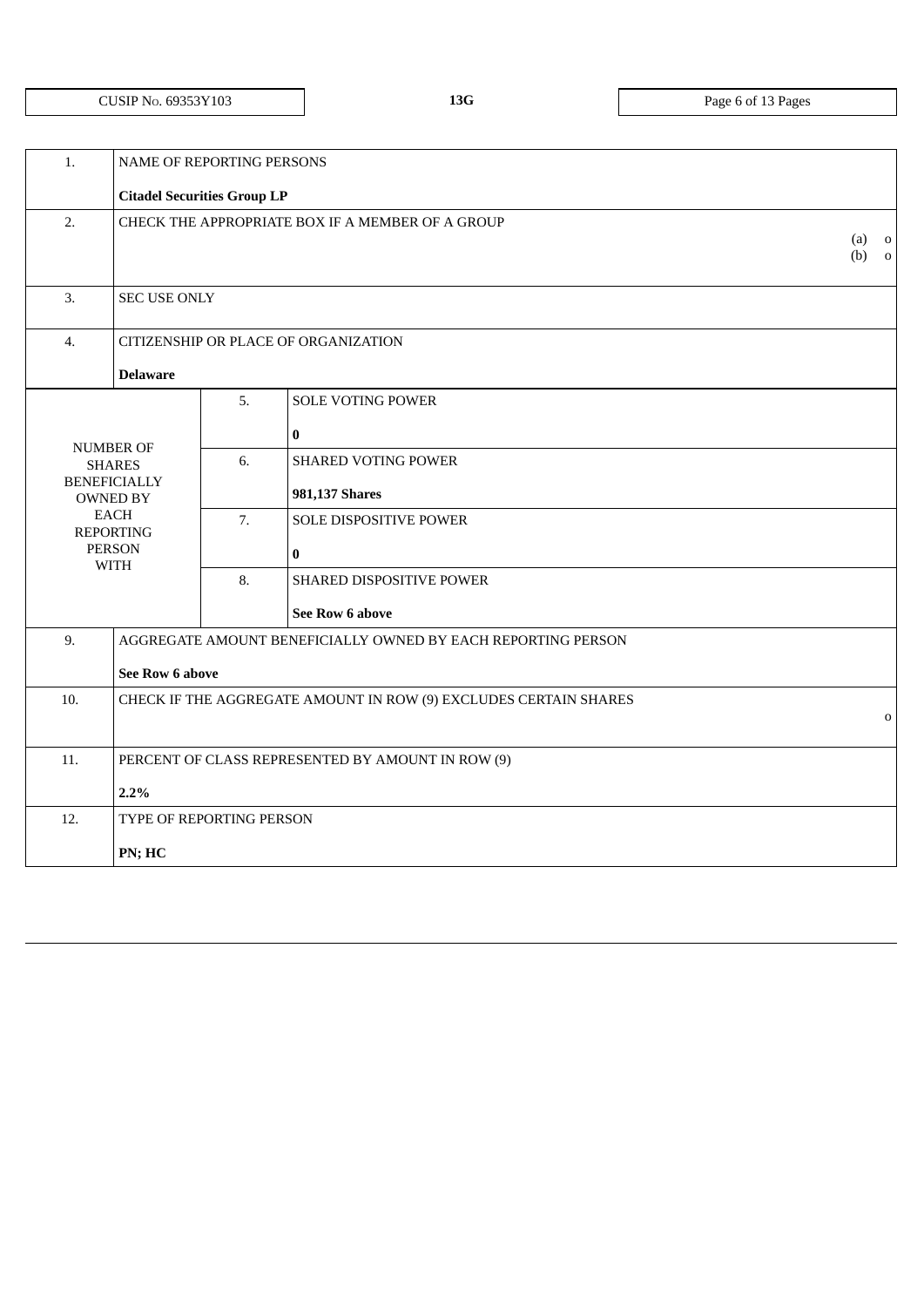**13G** Page 7 of 13 Pages

| 1.                                                       | NAME OF REPORTING PERSONS                        |    |                                                                  |                    |  |
|----------------------------------------------------------|--------------------------------------------------|----|------------------------------------------------------------------|--------------------|--|
|                                                          | <b>Citadel Securities GP LLC</b>                 |    |                                                                  |                    |  |
| 2.                                                       | CHECK THE APPROPRIATE BOX IF A MEMBER OF A GROUP |    |                                                                  | $(a)$ o<br>$(b)$ 0 |  |
| 3.                                                       | <b>SEC USE ONLY</b>                              |    |                                                                  |                    |  |
| $\overline{4}$ .                                         |                                                  |    | CITIZENSHIP OR PLACE OF ORGANIZATION                             |                    |  |
|                                                          | <b>Delaware</b>                                  |    |                                                                  |                    |  |
|                                                          |                                                  | 5. | <b>SOLE VOTING POWER</b>                                         |                    |  |
|                                                          |                                                  |    | $\bf{0}$                                                         |                    |  |
|                                                          | <b>NUMBER OF</b><br><b>SHARES</b>                | 6. | <b>SHARED VOTING POWER</b>                                       |                    |  |
|                                                          | <b>BENEFICIALLY</b><br><b>OWNED BY</b>           |    | 981,137 Shares                                                   |                    |  |
|                                                          | <b>EACH</b><br><b>REPORTING</b>                  | 7. | SOLE DISPOSITIVE POWER                                           |                    |  |
|                                                          | <b>PERSON</b>                                    |    | $\bf{0}$                                                         |                    |  |
|                                                          | <b>WITH</b>                                      | 8. | SHARED DISPOSITIVE POWER                                         |                    |  |
|                                                          |                                                  |    | <b>See Row 6 above</b>                                           |                    |  |
| 9.                                                       |                                                  |    | AGGREGATE AMOUNT BENEFICIALLY OWNED BY EACH REPORTING PERSON     |                    |  |
|                                                          | <b>See Row 6 above</b>                           |    |                                                                  |                    |  |
| 10.                                                      |                                                  |    | CHECK IF THE AGGREGATE AMOUNT IN ROW (9) EXCLUDES CERTAIN SHARES |                    |  |
|                                                          | $\mathbf 0$                                      |    |                                                                  |                    |  |
| 11.<br>PERCENT OF CLASS REPRESENTED BY AMOUNT IN ROW (9) |                                                  |    |                                                                  |                    |  |
| 2.2%                                                     |                                                  |    |                                                                  |                    |  |
| 12.                                                      | TYPE OF REPORTING PERSON                         |    |                                                                  |                    |  |
| 00; HC                                                   |                                                  |    |                                                                  |                    |  |
|                                                          |                                                  |    |                                                                  |                    |  |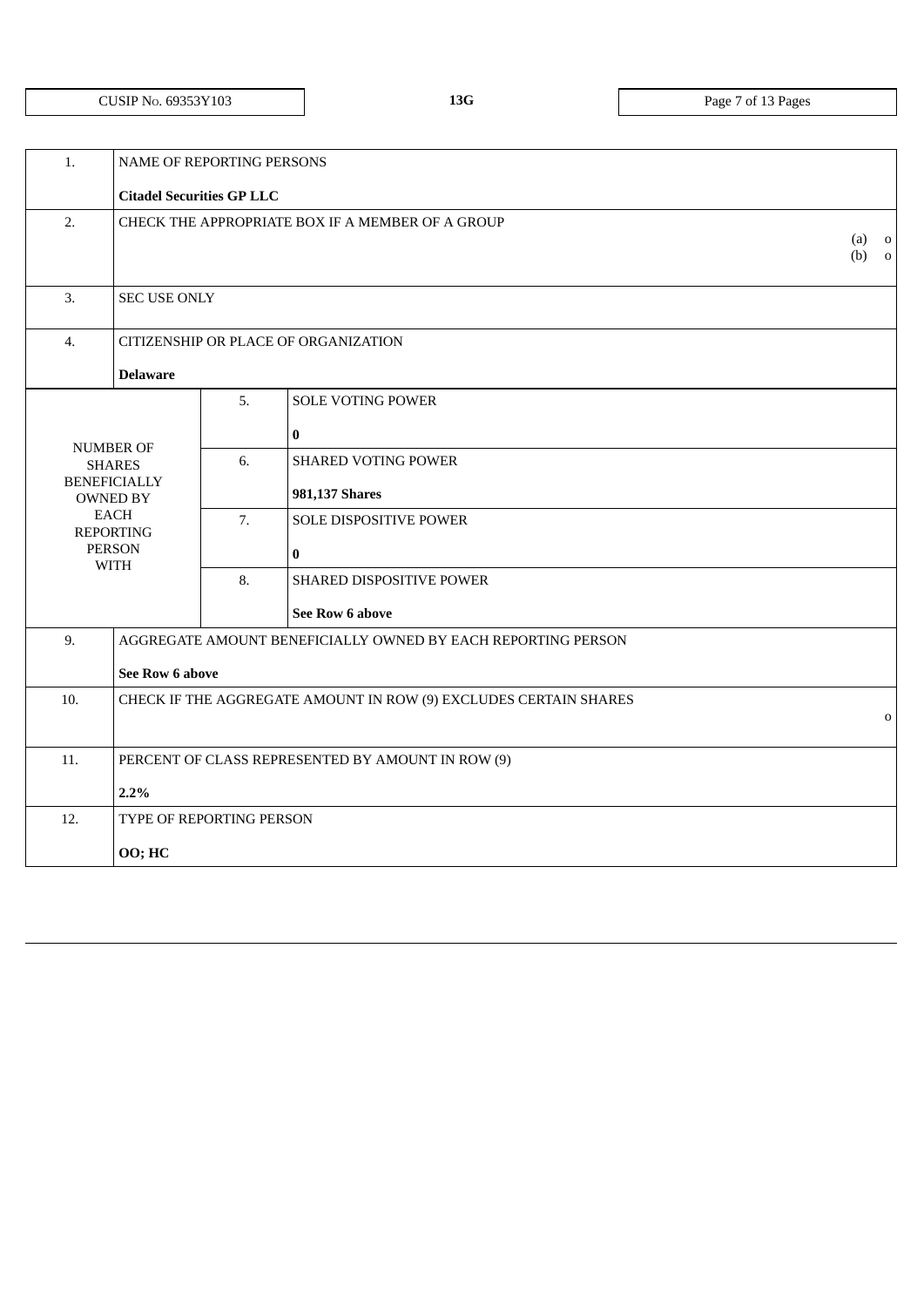# CUSIP NO. 69353Y103 **13G** Page 8 of 13 Pages

| 1.                                                       |                                                                                 | NAME OF REPORTING PERSONS |                                                |                    |  |  |
|----------------------------------------------------------|---------------------------------------------------------------------------------|---------------------------|------------------------------------------------|--------------------|--|--|
|                                                          | <b>Kenneth Griffin</b>                                                          |                           |                                                |                    |  |  |
| 2.                                                       | CHECK THE APPROPRIATE BOX IF A MEMBER OF A GROUP                                |                           |                                                | $(a)$ 0<br>$(b)$ 0 |  |  |
| 3.                                                       | <b>SEC USE ONLY</b>                                                             |                           |                                                |                    |  |  |
| 4.                                                       |                                                                                 |                           | CITIZENSHIP OR PLACE OF ORGANIZATION           |                    |  |  |
|                                                          | <b>U.S. Citizen</b>                                                             |                           |                                                |                    |  |  |
|                                                          |                                                                                 | 5.                        | <b>SOLE VOTING POWER</b><br>$\bf{0}$           |                    |  |  |
|                                                          | <b>NUMBER OF</b><br><b>SHARES</b><br><b>BENEFICIALLY</b><br><b>OWNED BY</b>     | 6.                        | <b>SHARED VOTING POWER</b><br>2,409,842 Shares |                    |  |  |
|                                                          | <b>EACH</b><br><b>REPORTING</b><br><b>PERSON</b><br><b>WITH</b>                 | 7.                        | <b>SOLE DISPOSITIVE POWER</b><br>$\bf{0}$      |                    |  |  |
|                                                          |                                                                                 | 8.                        | SHARED DISPOSITIVE POWER                       |                    |  |  |
|                                                          |                                                                                 |                           | See Row 6 above                                |                    |  |  |
| 9.                                                       | AGGREGATE AMOUNT BENEFICIALLY OWNED BY EACH REPORTING PERSON<br>See Row 6 above |                           |                                                |                    |  |  |
| 10.                                                      | CHECK IF THE AGGREGATE AMOUNT IN ROW (9) EXCLUDES CERTAIN SHARES<br>$\mathbf 0$ |                           |                                                |                    |  |  |
| 11.<br>PERCENT OF CLASS REPRESENTED BY AMOUNT IN ROW (9) |                                                                                 |                           |                                                |                    |  |  |
|                                                          | 5.3%                                                                            |                           |                                                |                    |  |  |
| 12.<br>TYPE OF REPORTING PERSON                          |                                                                                 |                           |                                                |                    |  |  |
|                                                          | IN; HC                                                                          |                           |                                                |                    |  |  |
|                                                          |                                                                                 |                           |                                                |                    |  |  |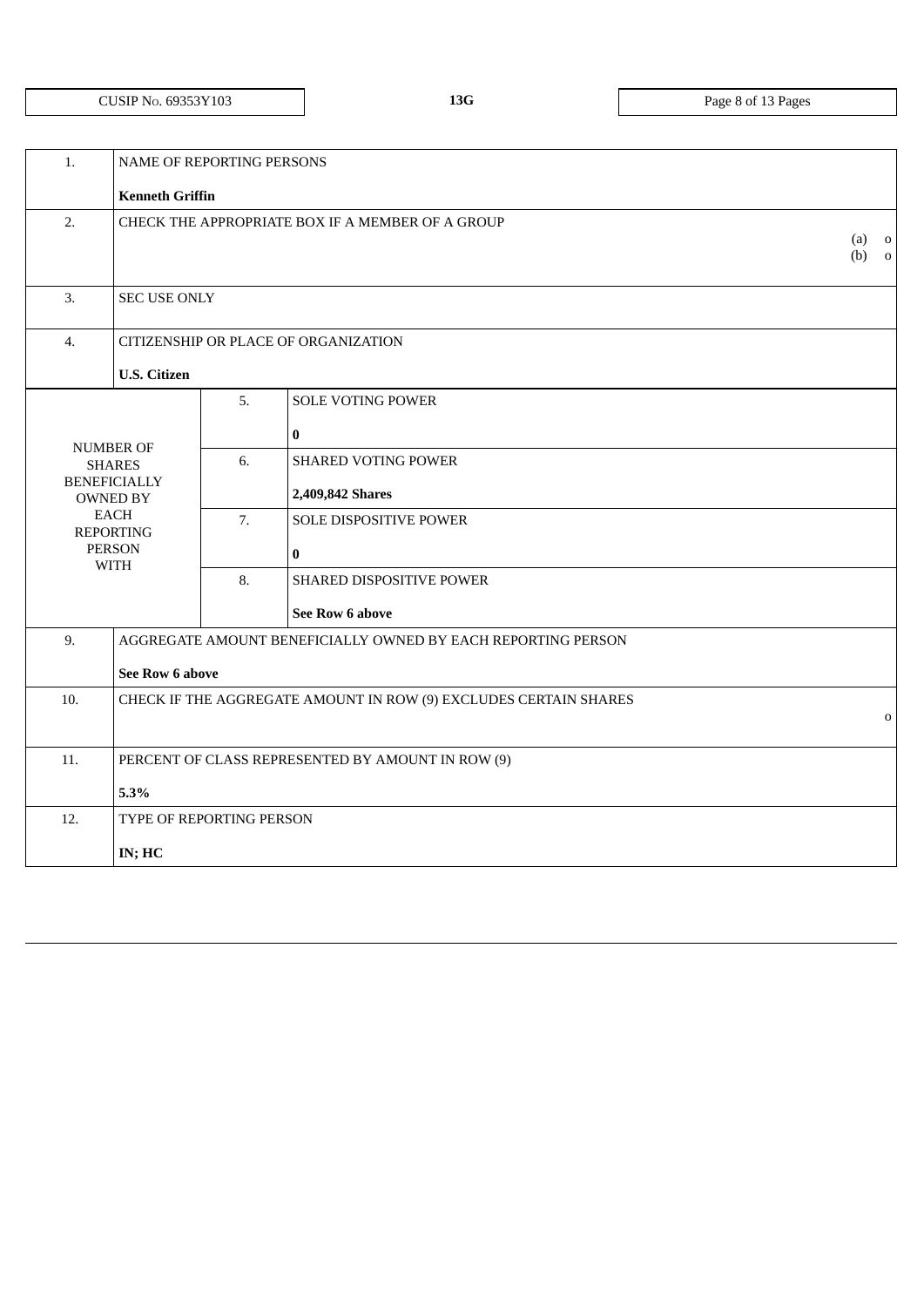CUSIP NO. 69353Y103 **13G** Page 9 of 13 Pages

## **Item 1(a). Name of Issuer:**

PMV Pharmaceuticals, Inc.

### **Item 1(b). Address of Issuer's Principal Executive Offices:**

8 Clarke Drive, Suite 3, Cranbury, NJ 08512

### **Item 2(a). Name of Person Filing:**

This Schedule 13G is being jointly filed by Citadel Advisors LLC ("Citadel Advisors"), Citadel Advisors Holdings LP ("CAH"), Citadel GP LLC ("CGP"), Citadel Securities LLC ("Citadel Securities"), Citadel Securities Group LP ("CALC4"), Citadel Securities GP LLC ("CSGP") and Mr. Kenneth Griffin (collectively with Citadel Advisors, CAH, CGP, Citadel Securities, CALC4 and CSGP, the "Reporting Persons") with respect to the Shares of the above-named issuer owned by Citadel Equity Fund Ltd., a Cayman Islands company ("CEFL"), Citadel Multi-Strategy Equities Master Fund Ltd., a Cayman Islands company ("CM"), and Citadel Securities. Such owned Shares may include other instruments exercisable for or convertible into Shares.

Citadel Advisors is the portfolio manager for CEFL and CM. CAH is the sole member of Citadel Advisors. CGP is the general partner of CAH. CALC4 is the non-member manager of Citadel Securities. CSGP is the general partner of CALC4. Mr. Griffin is the President and Chief Executive Officer of CGP, and owns a controlling interest in CGP and CSGP.

The filing of this statement shall not be construed as an admission that any of the Reporting Persons is the beneficial owner of any securities covered by the statement other than the securities actually owned by such person (if any).

# **Item 2(b). Address of Principal Business Office or, if none, Residence:**

The address of the principal business office of each of the Reporting Persons is 131 S. Dearborn Street, 32nd Floor, Chicago, Illinois 60603.

#### **Item 2(c). Citizenship:**

Each of Citadel Advisors, CGP, Citadel Securities and CSGP is organized as a limited liability company under the laws of the State of Delaware. Each of CALC4 and CAH is organized as a limited partnership under the laws of the State of Delaware. Mr. Griffin is a U.S. citizen.

### **Item 2(d). Title of Class of Securities:**

Common stock, par value \$0.00001 per share

**Item 2(e). CUSIP Number:**

69353Y103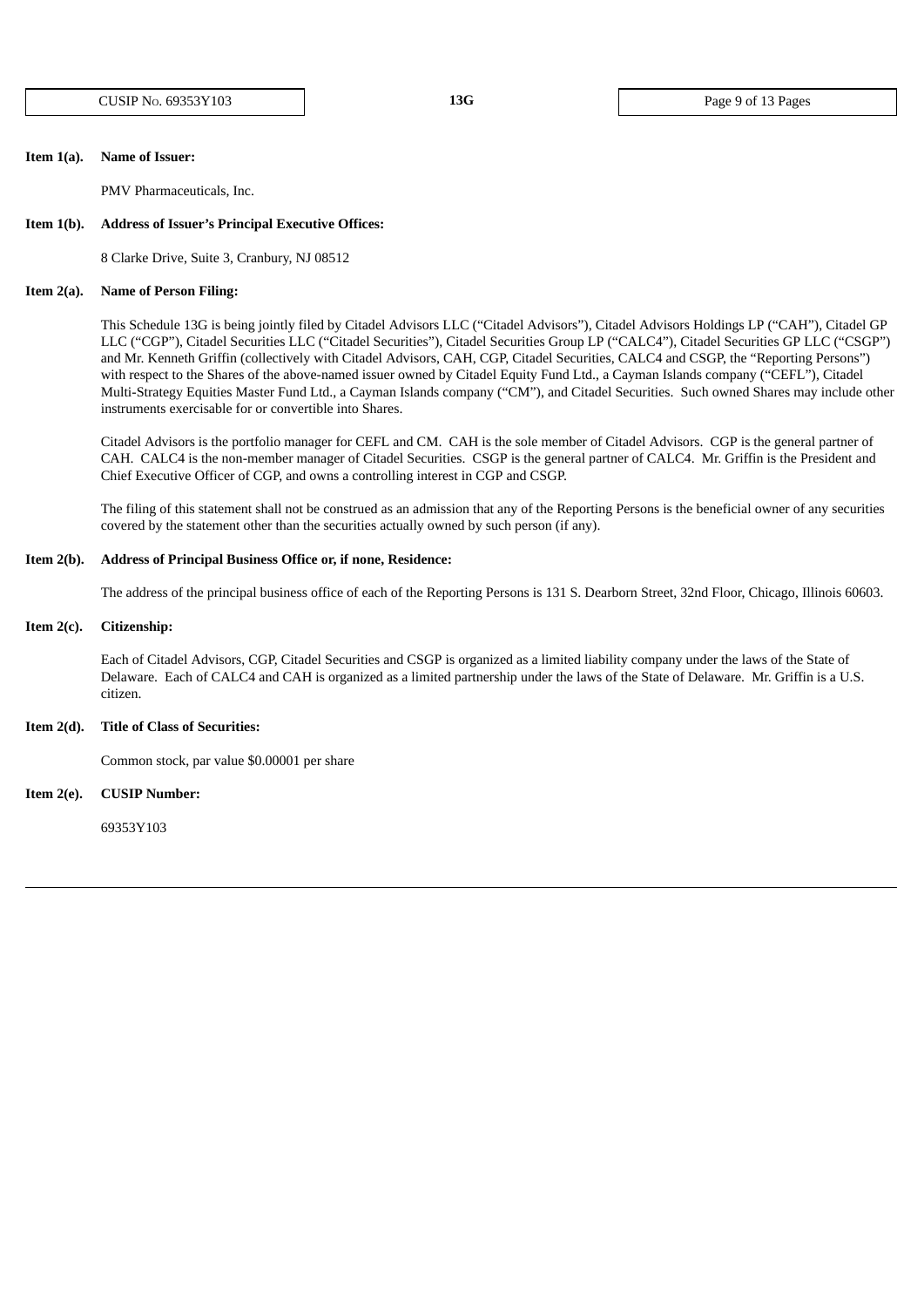# Item 3. If this statement is filed pursuant to §§ 240.13d-1(b), or 240.13d-2(b) or (c), check whether the person filing is a:

- (a)  $\Box$  Broker or dealer registered under Section 15 of the Act (15 U.S.C. 780);
- (b)  $\Box$  Bank as defined in Section 3(a)(6) of the Act (15 U.S.C. 78c);
- (c)  $\Box$  Insurance company as defined in Section 3(a)(19) of the Act (15 U.S.C. 78c);
- (d) ☐ Investment company registered under Section 8 of the Investment Company Act of 1940 (15 U.S.C. 80a-8);
- (e)  $\Box$  An investment adviser in accordance with § 240.13d-1(b)(1)(ii)(E);
- (f)  $\Box$  An employee benefit plan or endowment fund in accordance with § 240.13d-1(b)(1)(ii)(F);
- (g)  $\Box$  A parent holding company or control person in accordance with § 240.13d-1(b)(1)(ii)(G);
- (h)  $\Box$  A savings association as defined in Section 3(b) of the Federal Deposit Insurance Act (12 U.S.C. 1813);<br>(i)  $\Box$  A church plan that is excluded from the definition of an investment company under Section 3(c)(14)
- (i)  $□$  A church plan that is excluded from the definition of an investment company under Section  $3(c)(14)$  of the Investment Company Act (15 U.S.C. 80a-3);
- (j)  $\Box$  A non-U.S. institution in accordance with § 240.13d-1(b)(1)(ii)(J);
- (k)  $\Box$  Group, in accordance with § 240.13d-1(b)(1)(ii)(K).

If filing as a non-U.S. institution in accordance with § 240.13d-1(b)(1)(ii)(J), please specify the type of institution:

# **Item 4. Ownership:**

- A. Citadel Advisors LLC, Citadel Advisors Holdings LP and Citadel GP LLC
	- (a) Each of Citadel Advisors LLC, Citadel Advisors Holdings LP and Citadel GP LLC may be deemed to beneficially own 1,428,705 Shares.
	- (b) The number of Shares that each of Citadel Advisors LLC, Citadel Advisors Holdings LP and Citadel GP LLC may be deemed to beneficially own constitutes 3.1% of the Shares outstanding.
	- (c) Number of Shares as to which such person has:
		- (i) sole power to vote or to direct the vote: 0
		- (ii) shared power to vote or to direct the vote: 1,428,705
		- (iii) sole power to dispose or to direct the disposition of: 0
		- (iv) shared power to dispose or to direct the disposition of: 1,428,705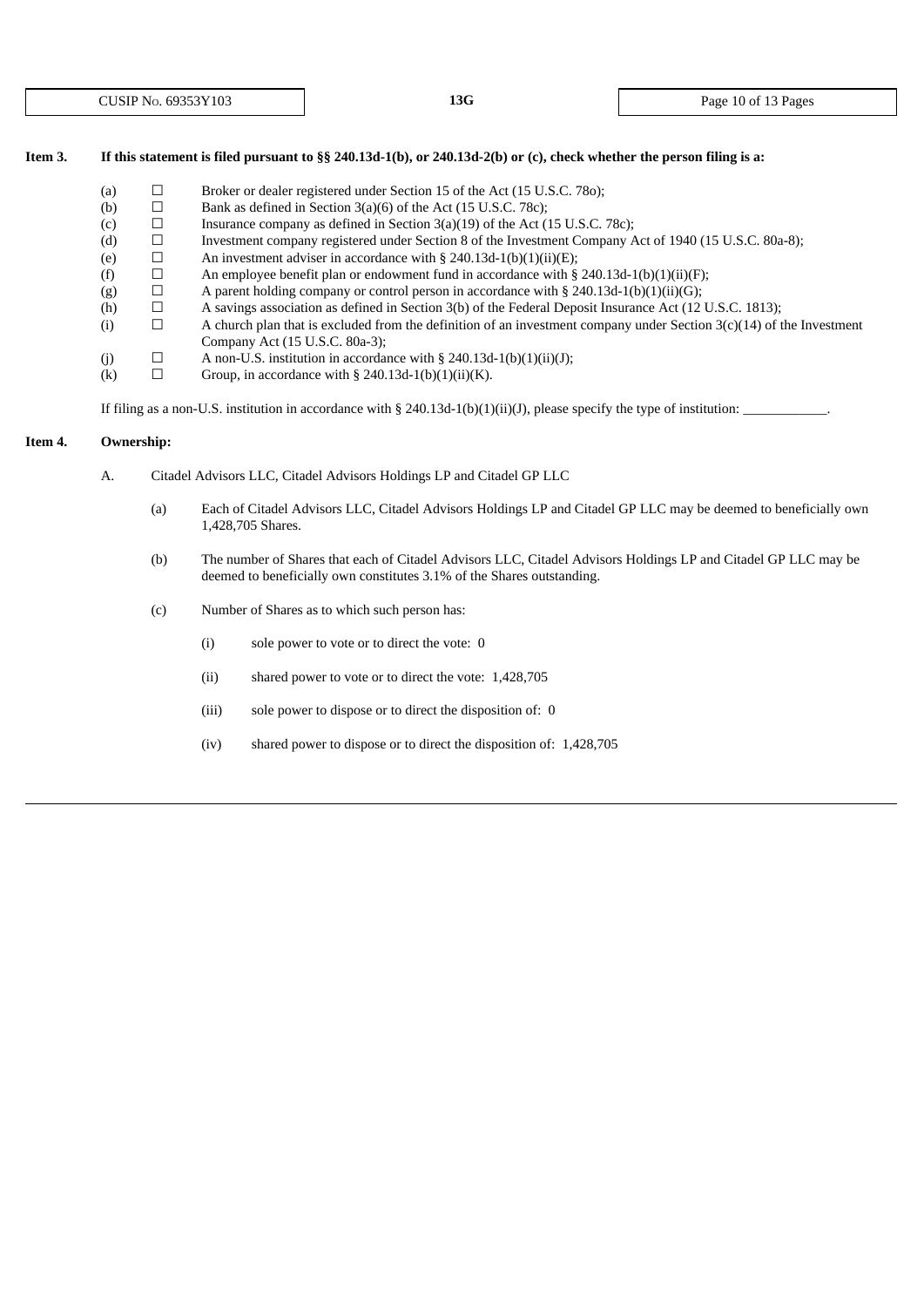- B. Citadel Securities LLC
	- (a) Citadel Securities LLC may be deemed to beneficially own 981,137 Shares.
	- (b) The number of Shares that Citadel Securities LLC may be deemed to beneficially own constitutes 2.2% of the Shares outstanding.
	- (c) Number of shares of Shares as to which such person has:
		- (i) sole power to vote or to direct the vote: 0
		- (ii) shared power to vote or to direct the vote: 981,137
		- (iii) sole power to dispose or to direct the disposition of: 0
		- (iv) shared power to dispose or to direct the disposition of: 981,137
- C. Citadel Securities Group LP and Citadel Securities GP LLC
	- (a) Each of Citadel Securities Group LP and Citadel Securities GP LLC may be deemed to beneficially own 981,137 Shares.
	- (b) The number of Shares that each of Citadel Securities Group LP and Citadel Securities GP LLC may be deemed to beneficially own constitutes 2.2% of the Shares outstanding.
	- (c) Number of Shares as to which such person has:
		- (i) sole power to vote or to direct the vote: 0
		- (ii) shared power to vote or to direct the vote: 981,137
		- (iii) sole power to dispose or to direct the disposition of: 0
		- (iv) shared power to dispose or to direct the disposition of: 981,137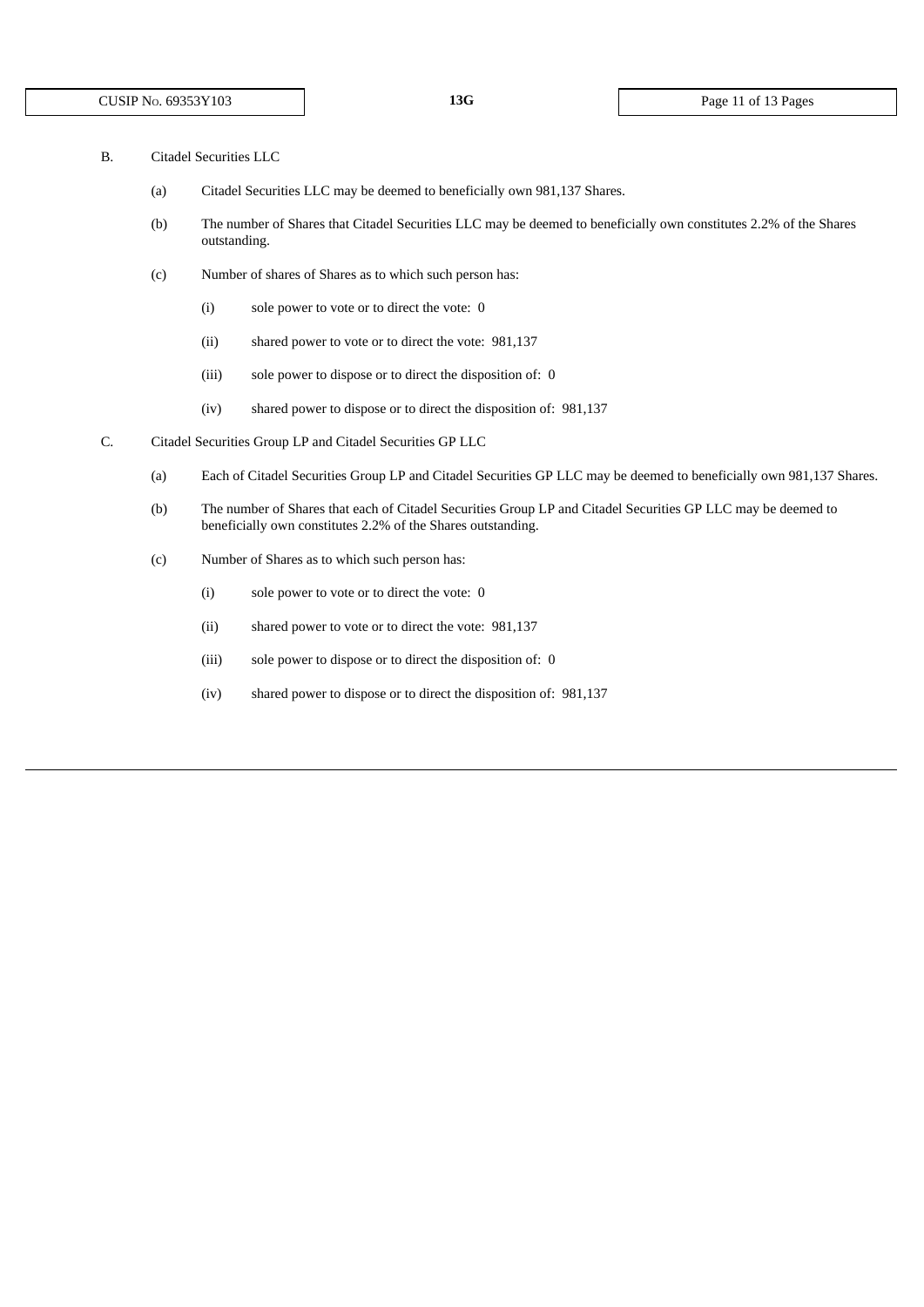| D. | Kenneth Griffin |  |
|----|-----------------|--|
|    |                 |  |

- (a) Mr. Griffin may be deemed to beneficially own 2,409,842 Shares.
- (b) The number of Shares that Mr. Griffin may be deemed to beneficially own constitutes 5.3% of the Shares outstanding.
- (c) Number of Shares as to which such person has:
	- (i) sole power to vote or to direct the vote: 0
	- (ii) shared power to vote or to direct the vote: 2,409,842
	- (iii) sole power to dispose or to direct the disposition of: 0
	- (iv) shared power to dispose or to direct the disposition of: 2,409,842

# **Item 5. Ownership of Five Percent or Less of a Class:**

If this statement is being filed to report the fact that as of the date hereof the reporting person has ceased to be the beneficial owner of more than 5 percent of the class of securities, check the following. o

#### **Item 6. Ownership of More Than Five Percent on Behalf of Another Person:**

Not Applicable

Item 7. Identification and Classification of the Subsidiary Which Acquired the Security Being Reported on By the Parent Holding Company:

Not Applicable

**Item 8. Identification and Classification of Members of the Group:**

Not Applicable

**Item 9. Notice of Dissolution of Group:**

Not Applicable

# **Item 10. Certifications:**

By signing below I certify that, to the best of my knowledge and belief, the securities referred to above were not acquired and are not held for the purpose of or with the effect of changing or influencing the control of the issuer of the securities and were not acquired and are not held in connection with or as a participant in any transaction having that purpose or effect.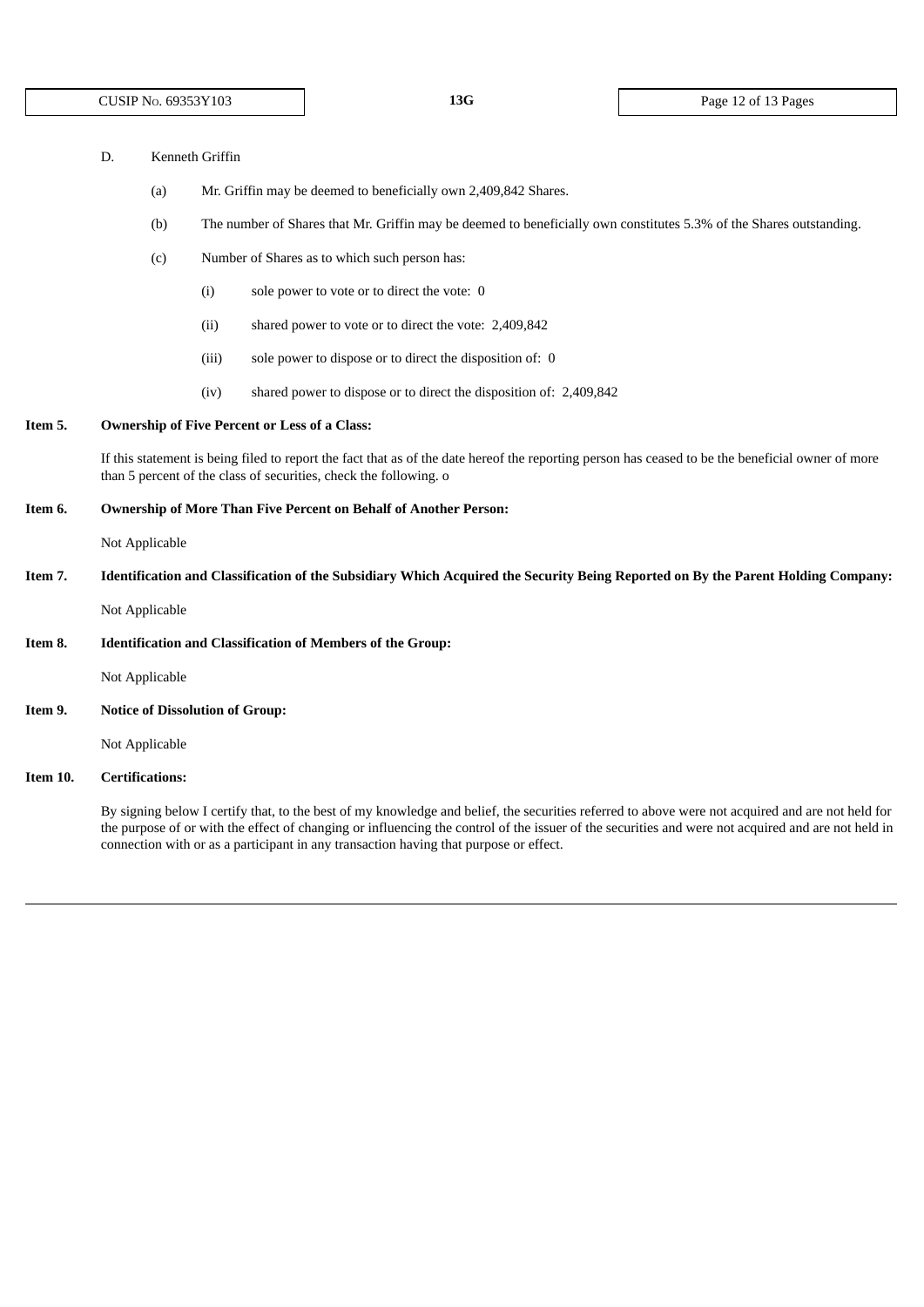#### **SIGNATURE**

After reasonable inquiry and to the best of its knowledge and belief, the undersigned certify that the information set forth in this statement is true, complete and correct.

Dated June 17, 2022.

By: /s/ Guy Miller By: /s/ Sean McHugh

### **CITADEL SECURITIES GROUP LP CITADEL ADVISORS HOLDINGS LP**

By: /s/ Guy Miller By: /s/ Sean McHugh

# **CITADEL SECURITIES GP LLC CITADEL GP LLC**

By: /s/ Guy Miller By: /s/ Sean McHugh

**CITADEL SECURITIES LLC CITADEL ADVISORS LLC**

Guy Miller, Authorized Signatory **Sean McHugh, Authorized Signatory** Sean McHugh, Authorized Signatory

Guy Miller, Authorized Signatory Sean McHugh, Authorized Signatory

Guy Miller, Authorized Signatory **Sean McHugh, Authorized Signatory** Sean McHugh, Authorized Signatory

## **KENNETH GRIFFIN**

By: /s/ Sean McHugh Sean McHugh, attorney-in-fact\*

Sean McHugh is signing on behalf of Kenneth Griffin as attorney-in-fact pursuant to a power of attorney previously filed with the Securities and Exchange Commission, and hereby incorporated by reference herein. The power of attorney was filed as an attachment to a filing by Citadel Advisors LLC on Schedule 13G for Gores Holdings VIII, Inc. on March 18, 2022.